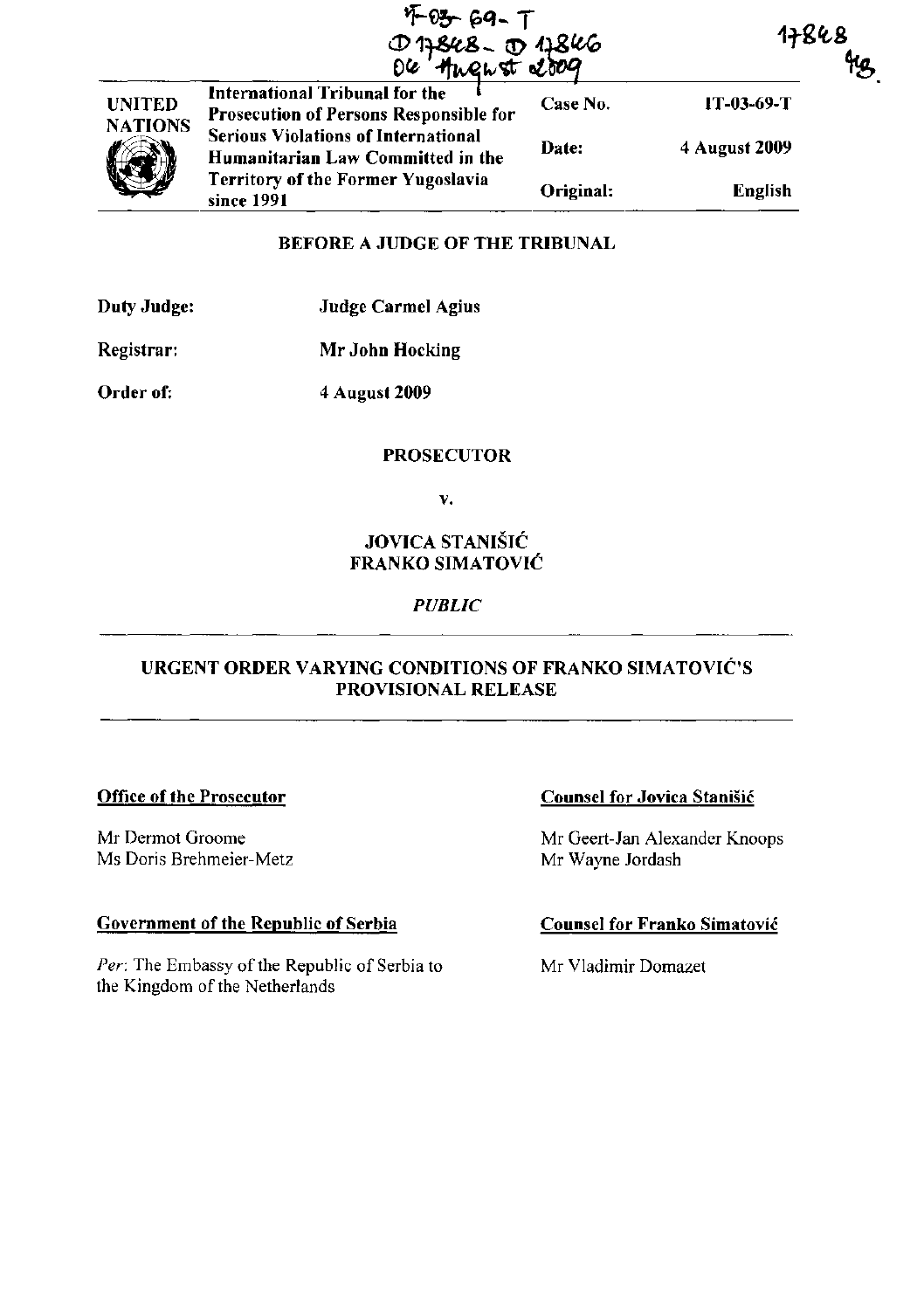**I,** Carmel Agius, Judge of the International Tribunal for the Prosecution of Persons Responsible for Serious Violations of International Humanitarian Law Committed in the Territory of the Former Yugoslavia since 1991 ("Tribunal");

BEING SEISED of Franko Simatović's urgent request seeking variation of conditions of provisional release, filed 3 August  $2009$ ;

NOTING the death of Mr Simatović's lead counsel, Mr Zoran Jovanović, on 2 August 2009;

NOTING that the Prosecution informally indicated that it does not oppose the request;

NOTING that Mr Jovanović's funeral is scheduled to take place on 5 August 2009 at 1 p.m. at the Zaječar cemetery in Zaječar, Serbia;

CONSIDERING that the circumstances of the request justify a variation of Mr Simatovi6's provisional release conditions;

HEREBY GRANTS the request and ORDERS pursuant to Article 29 of the Statute and Rules 54 and 65 of the Tribunal's Rules of Procedure and Evidence as follows:

- (a) On 5 August 2009, Mr Simatovi6 may travel from Belgrade to the Zajecar cemetery for the purpose of attending Mr Jovanović's funeral and shall return from the Zaječar cemetery to Belgrade by 24.00 hours on the same day;
- (b) Serbia shall arrange for law-enforcement officials to escort Mr Simatović from Belgrade to the Zaječar cemetery and back and shall escort him during the entire day;
- (c) Mr Simatović shall refrain from making any kind of public statement;
- (d) Serbia shall immediately inform Trial Chamber I of any failure by Mr Simatović to abide by the terms of his provisional release;
- (e) Both Mr Simatovi6 and Serbia shall, taking into account the above modifications, continue to adhere to the applicable restrictions and obligations set out in the Trial Chamber's Decision on Simatovi6 Defence Motion for Provisional Release During the Upcoming Court Recess, issued on 10 July 2009.

<sup>&</sup>lt;sup>1</sup> The Duty Judge notes that the filing by the Accused himself was accepted due to the extraordinary circumstances but that such acceptance in no way pre-judges any future representation decisions to be taken by the Tribunal.